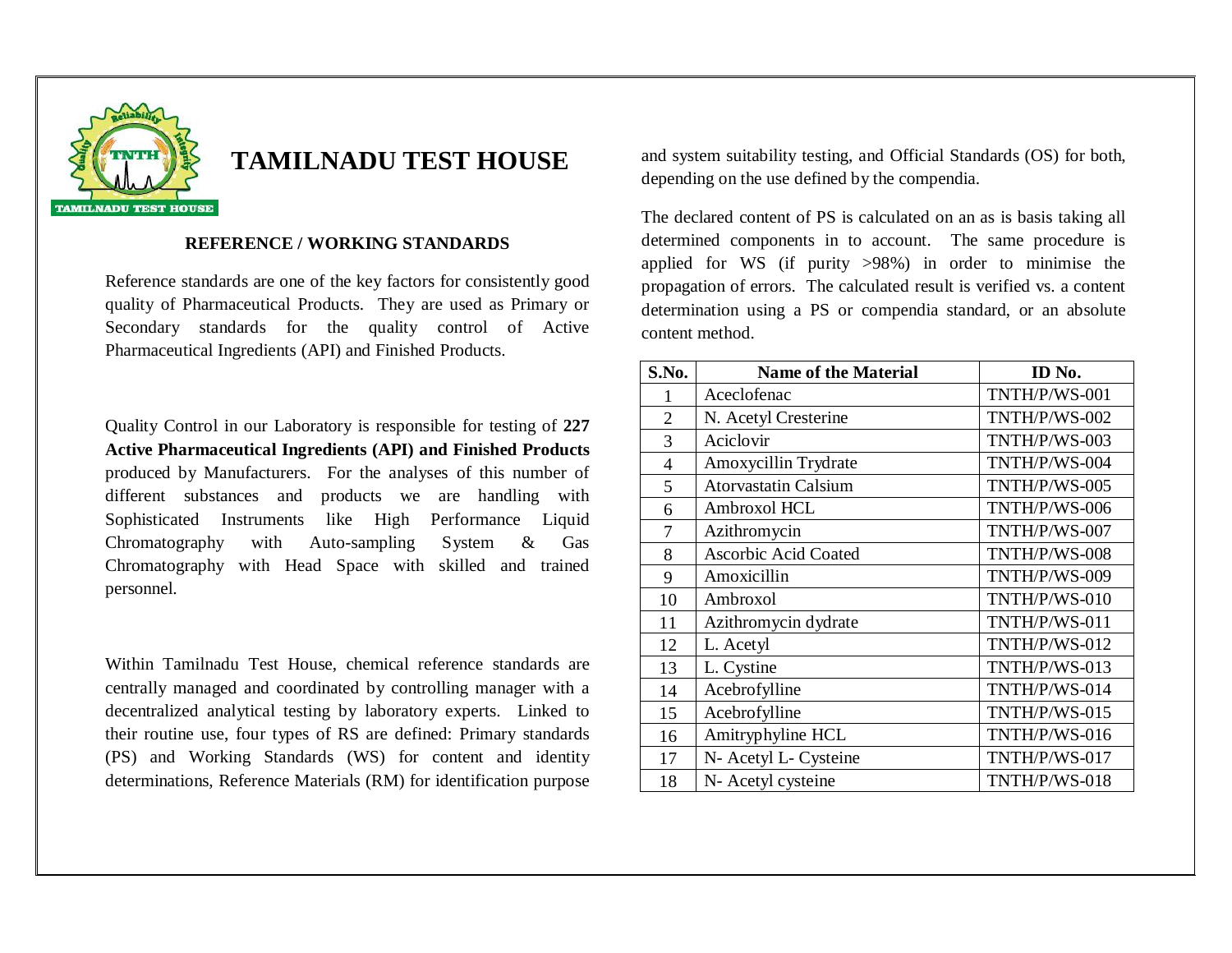| 19 | Dried Aluminium Hydroxide            | TNTH/P/WS-019 |
|----|--------------------------------------|---------------|
| 20 | <b>Bronopol</b>                      | TNTH/P/WS-020 |
| 21 | <b>Benidine HCL WS</b>               | TNTH/P/WS-021 |
| 22 | <b>Butylated hydroxy Toluene</b>     | TNTH/P/WS-022 |
| 23 | <b>Bromhexine HCL</b>                | TNTH/P/WS-023 |
| 24 | Benfortiamine                        | TNTH/P/WS-024 |
| 25 | <b>Buclitine HCL</b>                 | TNTH/P/WS-025 |
| 26 | Cetostearyl Alcohol                  | TNTH/P/WS-026 |
| 27 | Clotrimazole                         | TNTH/P/WS-027 |
| 28 | Cyproheptadine HCL                   | TNTH/P/WS-028 |
| 29 | Cyproheptadine                       | TNTH/P/WS-029 |
| 30 | <b>Chromium Picolinate</b>           | TNTH/P/WS-030 |
| 31 | Cetrixime                            | TNTH/P/WS-031 |
| 32 | Clindamycin HCL                      | TNTH/P/WS-032 |
| 33 | <b>Clostimethate Sodium</b>          | TNTH/P/WS-033 |
| 34 | Crosiovidone XL-10                   | TNTH/P/WS-034 |
| 35 | Chitro Inositol                      | TNTH/P/WS-035 |
| 36 | Celecoxib                            | TNTH/P/WS-036 |
| 37 | Cefixime trydrate                    | TNTH/P/WS-037 |
| 38 | Carbamazepine                        | TNTH/P/WS-038 |
| 39 | Caffeine                             | TNTH/P/WS-039 |
| 40 | Calcium Citrate                      | TNTH/P/WS-040 |
| 41 | Cetirizine                           | TNTH/P/WS-041 |
| 42 | Calcium L-5 methyl tetra hydrofolate | TNTH/P/WS-042 |
| 43 | Calcium D pantathenate               | TNTH/P/WS-043 |
| 44 | Cefadamilo monohydrate               | TNTH/P/WS-044 |
| 45 | Citric Acid                          | TNTH/P/WS-045 |
| 46 | Cinnarizine                          | TNTH/P/WS-046 |
| 47 | cyano Cobalamin                      | TNTH/P/WS-047 |

| 48 | Cephalexine                  | TNTH/P/WS-048 |
|----|------------------------------|---------------|
| 49 | Cetedroxilk                  | TNTH/P/WS-049 |
| 50 | Clopidogrel bisulphate       | TNTH/P/WS-050 |
| 51 | Calcium citrate maleate      | TNTH/P/WS-051 |
| 52 | Cefixime                     | TNTH/P/WS-052 |
| 53 | Calcium Oxalate              | TNTH/P/WS-053 |
| 54 | Clonazepam                   | TNTH/P/WS-054 |
| 55 | Cetirizine HCL               | TNTH/P/WS-055 |
| 56 | Coperamide                   | TNTH/P/WS-056 |
| 57 | Crosporidone                 | TNTH/P/WS-057 |
| 58 | Colloidal Silicondioxide     | TNTH/P/WS-058 |
| 59 | Crosporidone                 | TNTH/P/WS-059 |
| 60 | Dextrose anhydrous           | TNTH/P/WS-060 |
| 61 | <b>Dextromethor Rhan HBR</b> | TNTH/P/WS-061 |
| 62 | Diacerin                     | TNTH/P/WS-062 |
| 63 | Dhenhydramine HCL            | TNTH/P/WS-063 |
| 64 | Domperidon                   | TNTH/P/WS-064 |
| 65 | Doxycyline                   | TNTH/P/WS-065 |
| 66 | Doxofilline                  | TNTH/P/WS-066 |
| 67 | Dutasteride                  | TNTH/P/WS-067 |
| 68 | Dextromethorphan HBR         | TNTH/P/WS-068 |
| 69 | Dexketoprofen Trometamol     | TNTH/P/WS-069 |
| 70 | Diethyl Carbamazine Citrate  | TNTH/P/WS-070 |
| 71 | Dapoxetine HCL               | TNTH/P/WS-071 |
| 72 | Desvenlafaxine               | TNTH/P/WS-072 |
| 73 | Deflazocort                  | TNTH/P/WS-073 |
| 74 | Deoxycycline Hyclate         | TNTH/P/WS-074 |
| 75 | Diclofenac Sodium            | TNTH/P/WS-075 |
| 76 | Dapoxitine HCL               | TNTH/P/WS-076 |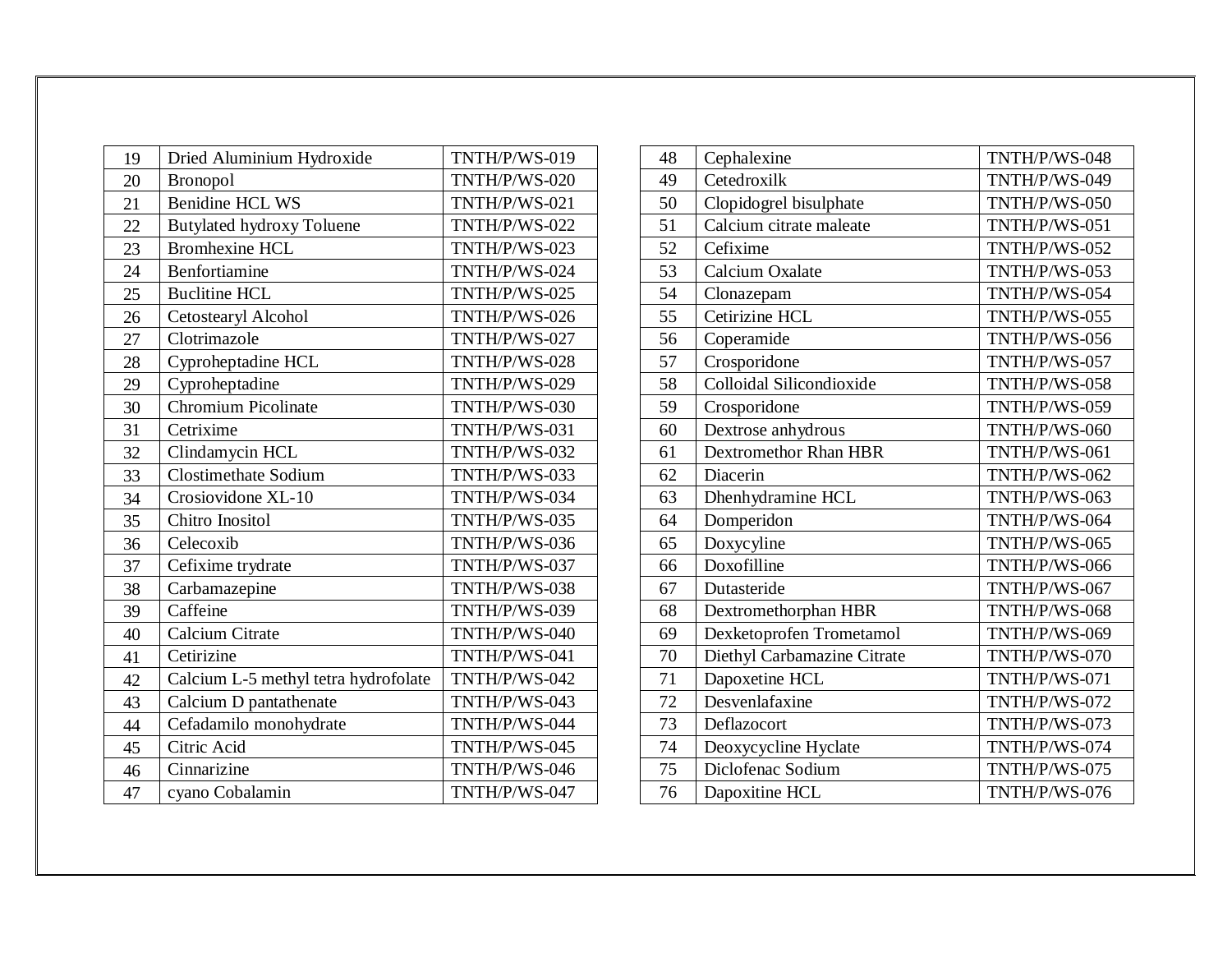| 77  | <b>Ethyl Cellulose</b>                    | TNTH/P/WS-077 |
|-----|-------------------------------------------|---------------|
| 78  | EDTA disodium                             | TNTH/P/WS-078 |
| 79  | Etodolac                                  | TNTH/P/WS-079 |
| 80  | Efidronate Disodium                       | TNTH/P/WS-080 |
| 81  | Emamectin                                 | TNTH/P/WS-081 |
| 82  | Esomeprazole Magnesium                    | TNTH/P/WS-082 |
| 83  | Folic Acid                                | TNTH/P/WS-083 |
| 84  | Flunaxzinedi HCl                          | TNTH/P/WS-084 |
| 85  | Furosemide                                | TNTH/P/WS-085 |
| 86  | Flunarizine                               | TNTH/P/WS-086 |
| 87  | <b>Flunarizine HCL</b>                    | TNTH/P/WS-087 |
| 88  | Fluconazole                               | TNTH/P/WS-088 |
| 89  | Fenofibrate                               | TNTH/P/WS-089 |
| 90  | <b>Fumed silica Aerosil</b>               | TNTH/P/WS-090 |
| 91  | Fezomine-C                                | TNTH/P/WS-091 |
| 92  | Glimipiride                               | TNTH/P/WS-092 |
| 93  | <b>Glumatic Acid</b>                      | TNTH/P/WS-093 |
| 94  | L- Glutamic Acid                          | TNTH/P/WS-094 |
| 95  | Glucosamine sulfate pottasium<br>chloride | TNTH/P/WS-095 |
| 96  | Gliclazide                                | TNTH/P/WS-096 |
| 97  | Hyoscine Hydrobromide                     | TNTH/P/WS-097 |
| 98  | Hydroxy propyl cellulose                  | TNTH/P/WS-098 |
| 99  | Hydroxy propyl methyl cellulose           | TNTH/P/WS-099 |
| 100 | Hydrophilic pyrogenic silica              | TNTH/P/WS-100 |
| 101 | Hydro Cortisone Acetate                   | TNTH/P/WS-101 |
| 102 | Hypromellose                              | TNTH/P/WS-102 |
| 103 | <b>Ibandronate Sodium</b>                 | TNTH/P/WS-103 |
| 104 | Ibuprofen                                 | TNTH/P/WS-104 |

| 105 | Isoniazid                   | TNTH/P/WS-105 |
|-----|-----------------------------|---------------|
| 106 | Inositol                    | TNTH/P/WS-106 |
| 107 | <b>Ibuprofen Sodium</b>     | TNTH/P/WS-107 |
| 108 | Iguratimod                  | TNTH/P/WS-108 |
| 109 | Irbesartan                  | TNTH/P/WS-109 |
| 110 | Ketotifen Hydrogen fumarate | TNTH/P/WS-110 |
| 111 | Ketotifen fumarate          | TNTH/P/WS-111 |
| 112 | Loperamide                  | TNTH/P/WS-112 |
| 113 | Loperamide HCL              | TNTH/P/WS-113 |
| 114 | Alpha lipolic acid          | TNTH/P/WS-114 |
| 115 | Levetriacetam               | TNTH/P/WS-115 |
| 116 | Levocetixizine HCL          | TNTH/P/WS-116 |
| 117 | Luliconazole                | TNTH/P/WS-117 |
| 118 | L- Lysine mono HCl          | TNTH/P/WS-118 |
| 119 | Lorazepam                   | TNTH/P/WS-119 |
| 120 | Lacosamide                  | TNTH/P/WS-120 |
| 121 | Matrodextrin                | TNTH/P/WS-121 |
| 122 | Magnesium stearate          | TNTH/P/WS-122 |
| 123 | Magnesium Hydroxide         | TNTH/P/WS-123 |
| 124 | Magaldrate                  | TNTH/P/WS-124 |
| 125 | Methyl sulfonic Methane     | TNTH/P/WS-125 |
| 126 | Menthol                     | TNTH/P/WS-126 |
| 127 | L- Methionine               | TNTH/P/WS-127 |
| 128 | Meclizine HCl               | TNTH/P/WS-128 |
| 129 | Melatonin 99%               | TNTH/P/WS-129 |
| 130 | 2- Mercapto Benzimidazole   | TNTH/P/WS-130 |
| 131 | Mupirocin                   | TNTH/P/WS-131 |
| 132 | Methyl Cobalamine           | TNTH/P/WS-132 |
| 133 | L- Methyl folate Magnesium  | TNTH/P/WS-133 |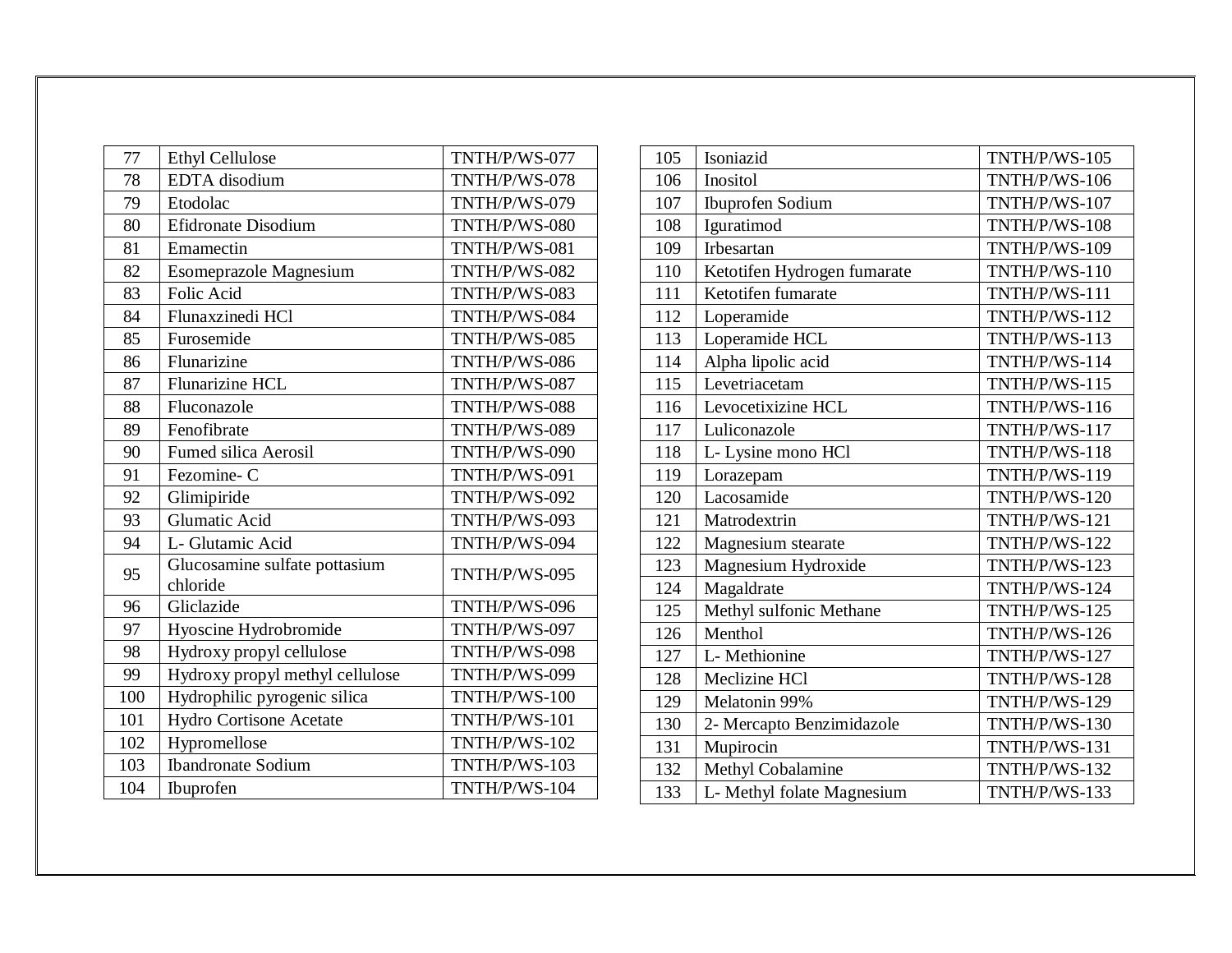| 134 | Methyl paraban sodium | TNTH/P/WS-134 |
|-----|-----------------------|---------------|
| 135 | Metformin HCL         | TNTH/P/WS-135 |
| 136 | Myoinositol           | TNTH/P/WS-136 |
| 137 | Methyl folate calcium | TNTH/P/WS-137 |
| 138 | Mesalamine            | TNTH/P/WS-138 |
| 139 | Niacinamide           | TNTH/P/WS-139 |
| 140 | Nalidixic Acid        | TNTH/P/WS-140 |
| 141 | Nifedipine            | TNTH/P/WS-141 |
| 142 | Ofloxacin             | TNTH/P/WS-142 |
| 143 | Oxetacaine            | TNTH/P/WS-143 |
| 144 | Quinapyramine         | TNTH/P/WS-144 |
| 145 | Risperidone           | TNTH/P/WS-145 |
| 146 | Ranitidine HCL        | TNTH/P/WS-146 |
| 147 | Risdronate Sodium     | TNTH/P/WS-147 |
| 148 | Pancreatin pellets    | TNTH/P/WS-148 |
| 149 | Paracetamol           | TNTH/P/WS-149 |
| 150 | Papain                | TNTH/P/WS-150 |
| 151 | Pantoprazole sodium   | TNTH/P/WS-151 |
| 152 | Phenylephrine HCL     | TNTH/P/WS-152 |
| 153 | Polyethylene Glycol   | TNTH/P/WS-153 |
| 154 | L- Phenylalanine      | TNTH/P/WS-154 |
| 155 | D- Pencillamine       | TNTH/P/WS-155 |
| 156 | Penilloic Acid        | TNTH/P/WS-156 |
| 157 | Primidone             | TNTH/P/WS-157 |
| 158 | Piperin               | TNTH/P/WS-158 |
| 159 | Pentoxy fylline       | TNTH/P/WS-159 |
| 160 | Pyridoxine            | TNTH/P/WS-160 |
| 161 | Polacrilin pottasium  | TNTH/P/WS-161 |
| 162 | Pregabalin            | TNTH/P/WS-162 |

| 163 | Povidone                 | TNTH/P/WS-163 |
|-----|--------------------------|---------------|
| 164 | Promethazine HCL         | TNTH/P/WS-164 |
| 165 | <b>Purified Talc</b>     | TNTH/P/WS-165 |
| 166 | Sodium Lauryl Sulphate   | TNTH/P/WS-166 |
| 167 | Sodium methyl paraben    | TNTH/P/WS-167 |
| 168 | Sodium Stearyl fumarate  | TNTH/P/WS-168 |
| 169 | Sucralfate               | TNTH/P/WS-169 |
| 170 | Sulfamethaxazole         | TNTH/P/WS-170 |
| 171 | Solicin-10 (Blend)       | TNTH/P/WS-171 |
| 172 | Saccharin Sodium         | TNTH/P/WS-172 |
| 173 | Salbutamol SO4           | TNTH/P/WS-173 |
| 174 | Saw pallmette Extract    | TNTH/P/WS-174 |
| 175 | Sodium Bromide           | TNTH/P/WS-175 |
| 176 | Serratie peptidase       | TNTH/P/WS-176 |
| 177 | Sevelamer peptidase      | TNTH/P/WS-177 |
| 178 | Sevelamer carbonate      | TNTH/P/WS-178 |
| 179 | Sinopol peg- 4000 powder | TNTH/P/WS-179 |
| 180 | Sodium bicarbonate       | TNTH/P/WS-180 |
| 181 | Sodium benzoate          | TNTH/P/WS-181 |
| 182 | Sodium carbonate         | TNTH/P/WS-182 |
| 183 | Sodium feriedetat        | TNTH/P/WS-183 |
| 184 | Sucralfate               | TNTH/P/WS-184 |
| 185 | Tadalafil                | TNTH/P/WS-185 |
| 186 | Tinidazole               | TNTH/P/WS-186 |
| 187 | <b>Tamsulosin HCL</b>    | TNTH/P/WS-187 |
| 188 | Thiocolchicoride         | TNTH/P/WS-188 |
| 189 | L- Tyrosine              | TNTH/P/WS-189 |
| 190 | Trimethoprim             | TNTH/P/WS-190 |
| 191 | Tranexamic Acid          | TNTH/P/WS-191 |